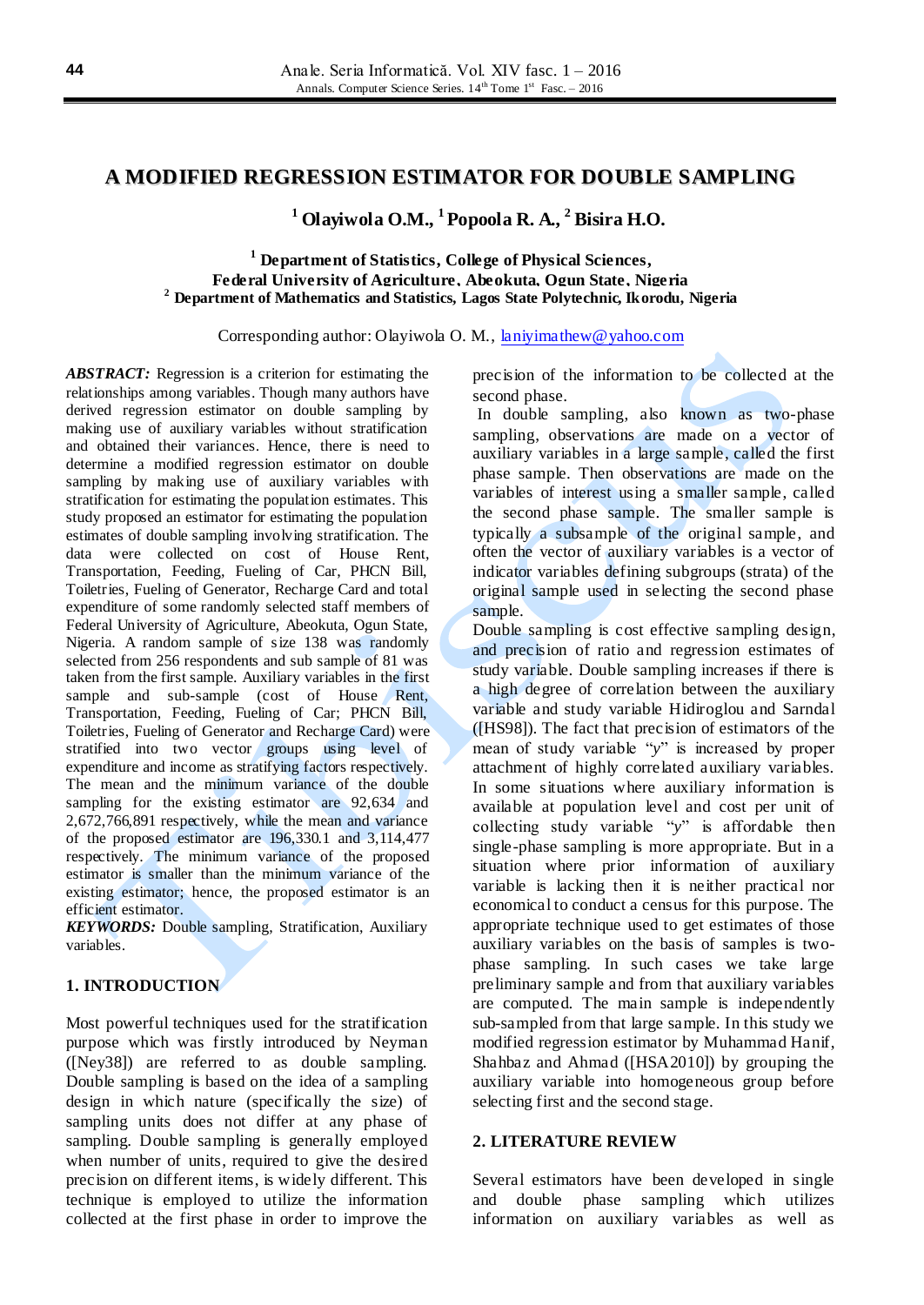auxiliary attributes. Freese ([Fre62]) presents detailed description of its application in forestry. He (1962) selects auxiliary variable to achieve primary objective of two-phase sampling i.e. to reduce total inventory time without sacrificing the precision about the point estimate. Basal area is commonly utilized as auxiliary variable with two-phase sampling for volume estimates. This is because of high correlation between basal area and volume and also the fact that basal area can be determined very quickly. Rao ([Rao73]) applies auxiliary variables to stratification, non-response problems and analytic comparisons.

Use of double sampling is necessary if the value of auxiliary variable is obtained by performing a nondestructive experiment whereas to obtain a value of study variable of a unit, a destructive experiment has to be performed Unnikrishan and Kunte ([UK95]). Armstrong and St-Jean ([AS93]) describe the use of two-phase sampling design for sampling tax records. The classical estimators which use information on auxiliary variables are the ratio and regression estimators as given in Hansen et al. ([HHM93]) as:

$$
\overline{y}_{lr} = \overline{y} + \beta(\overline{X} - \overline{x}) \tag{1}
$$

where  $\beta$  is the regression coefficient of Y on X. The value of  $\beta$  for which the variance of (1) is minimum is  $\beta = \frac{S_{xy}}{S_x^2}$ . The minimum variance of  $(2.1)$  is given as:

$$
\mathbf{v}ar(\bar{\mathbf{y}}_{lr}) = \theta S_y^2 (1 - \rho_{yx}^2); \tag{2}
$$

where  $\theta = n^{-1} - N^{-1}$  and  $\rho_{yx}$  is the correlation coefficient between  $X$  and  $Y$ ,

where  $\rho_{yx}^2$  is the squared multiple correlation coefficient between Y and the combined effect of all the auxiliary variables. The regression estimator has been effectively used in two phase and multiphase sampling. The estimator of mean in two phase sampling has been discussed by Hansen *et a*l ([HHM93]) and is given as:

$$
\overline{y}_{lr(2)} = \overline{y}_2 + \beta(\overline{x}_1 - \overline{x}_2); \tag{3}
$$

where  $\bar{x}_1$  and  $\bar{x}_2$  are first phase and second phase mean of auxiliary variable X based upon the samples of sizes  $n_1$  and  $n_2$  respectively;  $\overline{y}_2$  is mean of Y for the second phase sample of size  $\mathbb{n}_2$ . The variance of regression estimator for two phase sampling is given as:

$$
Var(\bar{y}_{lr(2)}) = S_y^2 \{ \theta_2 (1 - \rho_{yx}^2) + \theta_1 \rho_{yx}^2 \}
$$
 (4)

where  $\theta_{\bf h} = n_{\bf h}^{-1} - N^{-1}$  and  $n_{\bf h}$  is sample size at h<sup>th</sup> phase.

Mukerjee et al. ([MRV87]) has also proposed a regression type estimator using two auxiliary variables. The estimator is:

$$
\overline{y}_M = \overline{y}_2 + \beta_{yx} (\overline{x}_1 - \overline{x}_2) + \beta_{yw} (\overline{w}_1 - \overline{w}_2); \tag{5}
$$

The variance of  $\overline{y}_M$  is given as:

$$
[Var(\overline{y}]_M) = S_y^2 [\theta_2 - (\theta_2 - \theta_1)(\rho_{yw}^2 + \rho_{yx}^2 - 2\rho_{yx}\rho_{yw}\rho_{xw})] \quad (6)
$$

Sahoo ([SSM93]) suggested a regression type estimator by using an additional auxiliary variable for two-phase sampling when population mean of main auxiliary variable was unknown and his class of estimators covered a large number of estimators. A slightly modified regression type estimator has been proposed by Sahoo et al. ([SSM93]) by using information of two auxiliary variables. The proposed estimator is:

$$
\overline{y}_{ssm} = \overline{y}_2 + \beta_1 (\overline{x}_1 - \overline{x}_2) + \beta_2 (\overline{W}_1 - \overline{w}_2) \tag{7}
$$

The variance of estimator given by Sahoo et al. ([SSM93]) is:

$$
Var(\overline{y}_{ssm}) = S_y^2 \{\theta_2 (1 - \rho_{yx}^2) + \beta_1 (\rho_{xy}^2 - \rho_{yw}^2) \} (8)
$$

where  $\rho_{yw}^2$  is squared correlation coefficient between Y and W.

Roy ([Roy03]) constructed a regression-type estimator of population mean of the main variable in the presence of available knowledge on second auxiliary variable, when the population mean of the first auxiliary variable was not known. Roy ([Roy03]) has given the following regression type estimator:

$$
\overline{y}_R = \overline{y}_2 + \alpha [\overline{x}_1 + \beta (\overline{W} - \overline{w}_1) - {\overline{x}_2 + \gamma (\overline{W} - \overline{w}_2)}];
$$
 (9)

The variance of estimator given by Roy ([Roy03]) is:

$$
Var(\bar{y}_R) = S_y^2 [\theta_2 (1 - \rho_{y,wx}^2) + \theta_1 \rho_{yx,w}^2 (1 - \rho_{yw}^2)]_{(10)}
$$

where  $\rho_{y,wx}^{2}$  is the squared multiple correlation between Y and combined effects of X and W,  $\rho_{yw.x}^2$ is the squared partial correlation between Y and X keeping W at a constant level and  $\rho_{yw}^2$  is the squared correlation between Y and W.

Diana and Tommasi ([DT04]) proposed a two phase sampling scheme. In the first phase, an initial simple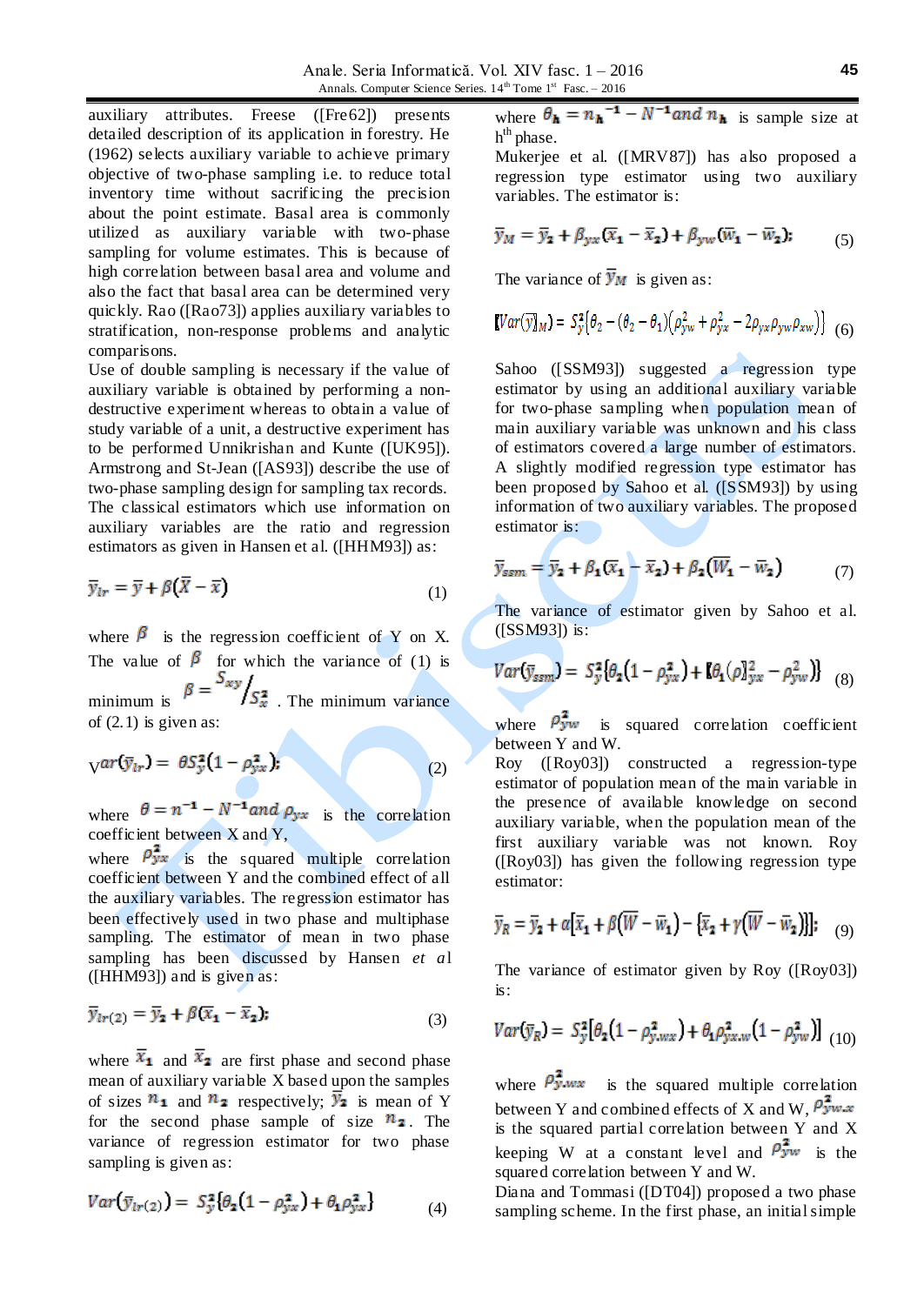random sample (without replacement)  $s' \in U$  on fixed size  $\vec{n}$  is selected to observed auxiliary variable x. in the second phase, a simple random sample (without replacement) s of fixed size n is drawn from  $s'$  to observe the variable of interest y. The regression type estimator of finite population variance  $S_{\nu}^2$  in two phase sampling takes the form

$$
S_1 \text{yreg}^{\dagger}(*2) = s_1 \text{y}^{\dagger}2 + \beta_1 22 \; (\text{y}, \text{x})(s_1 \text{x}^{\dagger}2 - s_1 \text{x}^{\dagger}2 \;) \; (11)
$$

where  $S_x^2$  and  $S_x^2$  are estimates of finite population variance of x using first phase and second phase samples respectively,  $S_{y}^{2}$  is an unbiased estimate of the finite population of y based on the second phase sample and further  $\beta_{22}(y, x) = \frac{Cov(S_y^2, S_x^2)}{Var(S_x^2)}$  under

bivariate normality of  $(y, x)$ ,  $\beta_{22}(y, x) = \beta_{yx}^2$ where  $\beta_{yx}$  represents regression coefficient of y on x; and hence to first order approximation

$$
V(S_{yreg}^{*2}) = 2(1 - \rho_{yx}^4) \frac{s_y^4}{n} + 2\rho_{yx}^4 \frac{s_y^4}{n'}
$$
 (12)

where  $\rho_{yx}$  is the correlation coefficient.

Another regression type estimator has been proposed by Samiuddin and Hanif ([SH07]). The estimator is given as:

$$
\overline{y}_{s\mathbf{h}(2)} = \overline{y}_{\mathbf{2}} + \alpha(\overline{x}_{\mathbf{1}} - \overline{x}_{\mathbf{2}}) + \beta(\overline{W} - \overline{w}_{\mathbf{1}}) + \gamma(\overline{W} - \overline{w}_{\mathbf{2}}); \quad (13)
$$

Samiuddin and Hanif ([SH07]) has shown that the variance of  $(12)$  as:

$$
Var(\bar{y}_{sh(2)}) = S_{y}^{2} \{ \theta_{2} (1 - \rho_{y,wx}^{2}) + \theta_{1} \rho_{yx,w}^{2} (1 - \rho_{yw}^{2}) \}
$$

Muhammad Hanif et al. ([HHS10]) also proposed the following estimator of population mean in two phase sampling:

$$
\overline{y}_{s\mathbf{h1}} = \overline{y}_{\mathbf{2}} + \alpha_{\mathbf{1}} (\overline{x}_{\mathbf{1}} - \overline{x}_{\mathbf{2}}) + \alpha_{\mathbf{2}} (\overline{w}_{\mathbf{1}} - \overline{w}_{\mathbf{2}}) + \alpha_{\mathbf{3}} (\overline{W} - \overline{w}_{\mathbf{1}})_{(14)}
$$

where  $\alpha_1$ ;  $\alpha_2$  and  $\alpha_3$  are the unknowns to be determined by minimizing the variance of eqn (14) where

$$
\alpha_{1} = \frac{S_{y}(\rho_{xy} - \rho_{xw}\rho_{yw})}{S_{w}(1 - \rho_{wx}^{2})} = \beta_{yx,w}
$$

$$
\alpha_{2} = \frac{S_{y}(\rho_{wy} - \rho_{xw}\rho_{yx})}{S_{w}(1 - \rho_{wx}^{2})} = \beta_{yw,x}
$$

$$
\alpha_{3} = \frac{S_{y}\rho_{yw}}{S_{w}} = \beta_{yw}
$$

Using value of  $\alpha_1$ ;  $\alpha_2$  and  $\alpha_3$  in (14); and simplified variance of  $(14)$  is given as:

$$
Var(\bar{y}_{sh1}) = S_y^2 [\theta_2 (1 - \rho_{y,wx}^2) + \theta_1 (\rho_{y,wx}^2 - \rho_{yw}^2)] \quad (15)
$$

The variance given in (15) is same as the variance of the regression type estimator given by Roy  $([Row03])$ , but the formation of Roy's estimator is relatively complex as compared with the estimator proposed in (14). Further, by using the relation  $1 - \rho_{y,wx}^2 = (1 - \rho_{yw}^2)(1 - \rho_{yx,w}^2)$  the variance of  $\overline{y}_{\text{sh1}}$  can also be written as:

$$
Var(\bar{y}_{sh1}) = S_{y}^{2} [\theta_{2} (1 - \rho_{y,wx}^{2}) + \theta_{1} \rho_{yx,w}^{2} (1 - \rho_{yw}^{2})] \tag{16}
$$

# **3. METHODOLOGY**

**A** 

Muhammad Hanif, Muhammad Qaiser Shahbaz and Zahoor Ahmad ([HSA10]), proposed the following estimator of population mean by using information of several auxiliary variables:

$$
\overline{y}_{\text{hsa}} = \overline{y}_2 + \alpha'(\overline{x}_1 - \overline{x}_2) + \beta'(\overline{Z} - \overline{z}_1) \tag{17}
$$

x

where  $\overline{x}_1$  is the vector of first phase mean of X's auxiliary variables,  $\bar{x}_2$  is the vector of second phase mean of X's auxiliary variables,  $\overline{z}_1$  is vector of first phase mean of Z's auxiliary variables and  $\overline{Z}$  is the vector of population means for variable Z's. The vectors  $\alpha$  and  $\beta$  are the vectors of unknown parameters whose values are to be determined so that the variance of equation (17) is minimum. Now,

using:  $y_2 = r + e_{y2}$ , in eqn (17) we have

$$
\overline{y}_{lr} - \overline{Y} = \overline{e}_{y2} + \alpha \Big( \overline{X} + \overline{e}_{x1} \Big) - \Big( \overline{X} - \overline{e}_{x1} \Big) \Big) + \beta \Big( \overline{Z} - \Big( \overline{Z} + \overline{e}_{z1} \Big) \Big)
$$
\n
$$
\overline{y}_{\mathbf{h}sa} - \overline{Y} = \overline{e}_{y2} + \alpha' \Big( \overline{e}_{x1} - \overline{e}_{x2} \Big) + \beta' \overline{e}_{z1}
$$
\n
$$
\mathbf{E}[\overline{y}]_{hsa} - \overline{Y} \Big]^2 = \Big[ \overline{e}_{y2} + \alpha' \Big( \overline{e}_{x1} - \overline{e}_{x2} \Big) + \beta' \overline{e}_{z1} \Big]^2
$$
\n
$$
\mathbf{E}[\overline{y}]_{hsa} - \overline{Y}]^2 = E \Big[ \overline{e}_{y2} + \alpha' \Big( \overline{e}_{x1} - \overline{e}_{x2} \Big) + \beta' \overline{e}_{z1} \Big]^2
$$

Squaring and applying expectation, the variance of 
$$
\overline{y}_{\square}
$$
 is given as:

$$
\nabla^{\alpha r\left(\overline{y}_{hsa}\right)=\theta_2S_y^2+\left[(\theta_2-\theta]_1\right)\alpha^{\prime}S_x\alpha+\theta_1\beta^{\prime}S_z\beta-2\theta_1\mathbf{I}(\theta_2-\theta]_1)\alpha^{\prime}S_{xy}-2\theta_1\beta^{\prime}S_{zy}\right.\\ \left.\left.\left(1\,8\right)
$$

where  $S_x$  is the covariance matrix of x,  $S_z$  is the covariance matrix of w,  $S_{xy}$  is vector of covariance between Y and x and  $s_{zy}$  is vector of covariance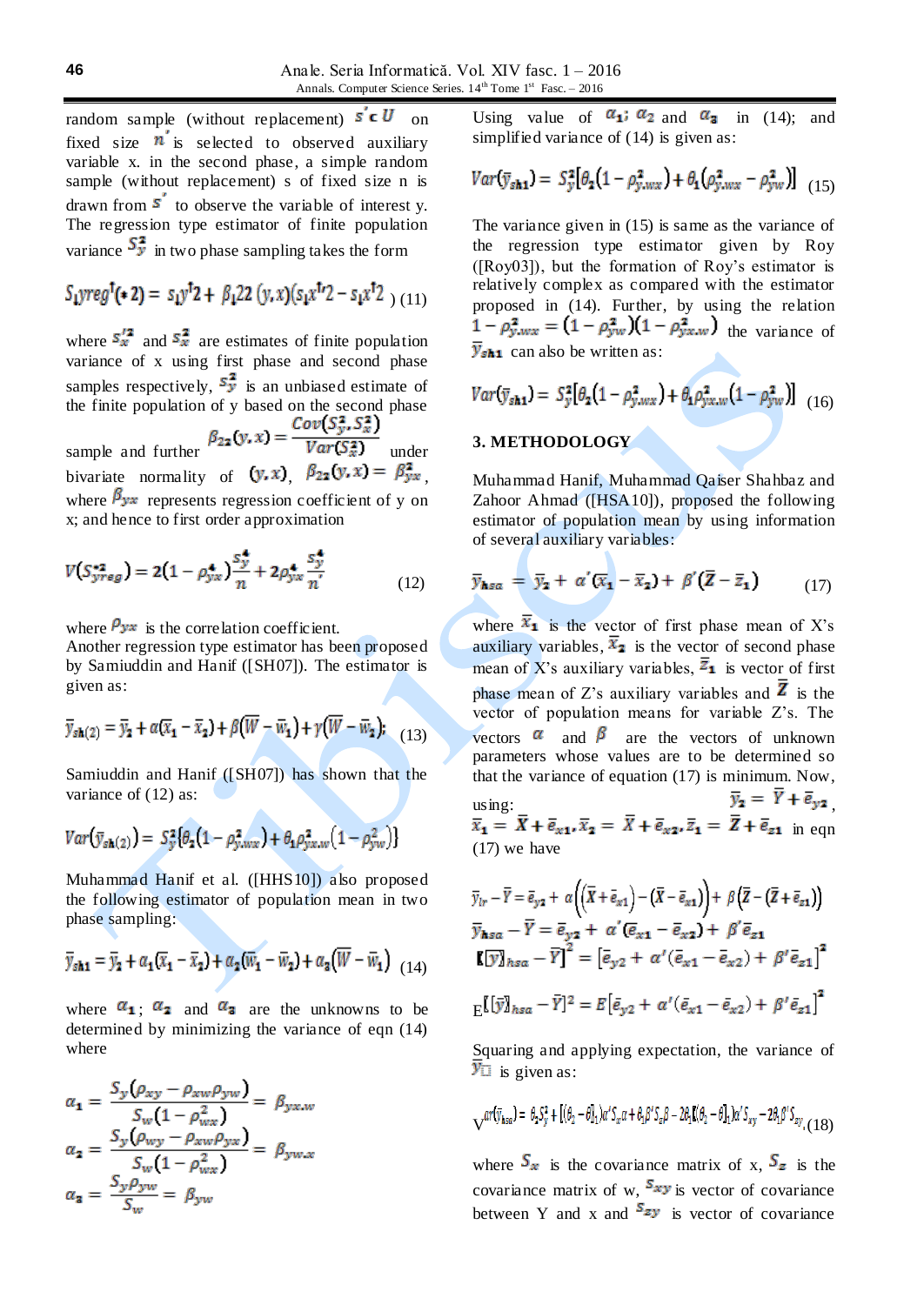between Y and z. Partially differentiating (18) with respect to  $\alpha$  and  $\beta$  and setting the derivatives to zero we obtain  $\alpha = S_x^{-1} s_{xy}$  and  $\beta = S_z^{-1} s_{zy}$ Further, by using the value of  $\alpha$  and  $\beta$  in (18), the variance of  $(17)$  is:

$$
\sqrt{ar(\bar{y}_{\mathbf{h}sa})} = S_y^2 [\theta_2 (1 - \rho_{yx}^2) + \theta_1 (\rho_{yx}^2 + \rho_{yz}^2)]_{(19)}
$$

### **4. PROPOSED ESTIMATOR**

$$
\overline{y}_{slr} = \sum_{i=1}^{n} W\left(\overline{y}_2 + \alpha'(\overline{x}_1 - \overline{x}_2) + \beta'(\overline{z}_1 - \overline{z}_2)\right);
$$
\n(20)

 $\overline{y}_{Str} = \sum W_{\pmb{h}}~\left(\overline{y}_{\pmb{2}} ~+~ \alpha (\overline{x}_{\pmb{1}} ~-~ \overline{x}_{\pmb{2}}) + ~\beta (\overline{z}_{\pmb{1}} ~-~ \overline{z}_{\pmb{2}}) \right)$ 

• **Variance Estimation** Let

$$
\theta_1 = \frac{1}{n_1} - \frac{1}{N}, \theta_2 = \frac{1}{n_2} - \frac{1}{N}
$$

Now, using

$$
\overline{y}_2 = \overline{Y} + \overline{e}_{y2},
$$
\n
$$
\overline{x}_1 = \overline{X} + \overline{e}_{x1}, \overline{x}_2 = \overline{X} + \overline{e}_{x2}, \overline{z}_1 = \overline{Z} + \overline{e}_{z1},
$$
\n
$$
\overline{z}_2 = \overline{Z} + \overline{e}_{z2}
$$

in eqn (20) we have:

$$
(20)
$$

(20)  
\n
$$
V(\bar{y}_{Slr}) = V \left( \sum W_{h} (\bar{y}_{2} + \alpha(\bar{x}_{1} - \bar{x}_{2}) + \beta(\bar{z}_{1} - \bar{z}_{2})) \right)
$$
\n
$$
V(\bar{y}_{Slr}) = \sum W_{h}^{2} V(\bar{y}_{2} + \alpha(\bar{x}_{1} - \bar{x}_{2}) + \beta(\bar{z}_{1} - \bar{z}_{2}))
$$
\n
$$
\alpha r(\bar{y}_{Slr}) = \sum W_{h}^{2} (\theta_{2} S_{y}^{2} + [(\theta]_{2} - \theta_{1})\alpha' S_{x}\alpha + [(\theta]_{2} - \theta_{1})\beta' S_{z}\beta - 2[(\theta]_{2} - \theta_{1})\alpha' S_{xy} - [2(\theta]_{2} - \theta_{1})\beta' S_{zy} + 2[(\theta]_{2} - \theta_{1})\alpha'\beta' S_{xz})
$$
\n
$$
V \tag{21}
$$

where  $S_x$  is the covariance matrix of X,  $S_z$  is the covariance matrix of Z,  $S_{xy}$  is vector of covariance between Y and X,  $S_{zy}$  is vector of covariance between Y and Z, and  $S_{xz}$  is vector of covariance between X and Z. Partially differentiating (21) with respect to  $\alpha$  and  $\beta$  and setting the derivatives to zero we obtain

$$
\alpha = \frac{S_y(\rho_{xy} - \rho_{xz}\rho_{zy})}{S_x(1-\rho_{xz}^2)} = \beta_{yx.z}
$$
 and 
$$
\beta = \frac{S_y(\rho_{zy} - \rho_{xz}\rho_{xy})}{S_z(1-\rho_{xz}^2)} = \beta_{yz.x}
$$

Further, by using the value of  $\alpha$  and  $\beta$  in (21), the variance of (20) is:

$$
ar(\bar{y}_{Str}) = \sum W_{h}^{2} \left( \theta_{2} S_{y}^{2} + \left[ (\theta_{2}^{2} - \theta_{1}) \alpha' S_{x} \alpha + \left[ (\theta_{2}^{2} - \theta_{1}) \beta' S_{z} \beta - 2 \mathbf{I} (\theta_{2}^{2} - \theta_{1}) \alpha' S_{xy} - \left[ 2 (\theta_{2}^{2} - \theta_{1}) \beta' S_{zy} + 2 \mathbf{I} (\theta_{2}^{2} - \theta_{1}) \alpha' \beta' S_{xz} \right] \right) \tag{22}
$$

Substitute for  $S_{xy} = \rho_{yx} S_x S_y$ ,  $S_{zy} = \rho_{yz} S_z S_y$ , and  $S_{xz} = \rho_{xz} S_x S_z$  in equation (22)

 $\mathbf{V}(V_1S_1r) = \Sigma \equiv [W_1h^12 (\theta_1 2S_1v^12 + [(\theta_1 2 - \theta_1 1)(S_1v^12 (\rho_1x) - \rho_2xz \rho_2y)]^2)/((1 - \rho_1xz^12)^12 + [(\theta_1 2 - \theta_1 1)(S_1v^12 (\rho_1zx - \rho_1xz \rho_2y)]^2)/((1 - \rho_1xz^12)^12 - 2[(\theta_1 2 - \theta_1 1)(\rho_1xy - \rho_1xz \rho_2y)\rho_1yz \rho_2yz \rho_2y)]^2]/((1 - \rho_1yz^12 \sqrt{(r_1r_2 + 2m_1r_1^2 + 6r_2r_1r_2^2 + 16r_1^2 + 6r_1r_2^2 + 6r_1r_2^2 + 2r_1r_2^2 + 6r_1r_2^2 + 6r_2r_2^2 + 6r_2r_2^2 + 6r_1r_2^2 + 6r_1r_2^2 + 6r_1r_2^2 + 6r_1r_2^2 + 6r_1r_2^2 + 6r_1r_2^2 + 6r_1r_2^2 + 6r_1r_2^2 + 6r_1r_2^2 + 6r_1r_2^2 +$ 

 $\sqrt{(y_1\sin y_1 + 2)}$  (0,2 Sir<sup>1</sup>2 + [(0) 12 - 0,1)Sir<sup>1</sup>2 (1/(1 - 0,xz<sup>1</sup>2)<sup>1</sup>2 ( [0,xy]<sup>1</sup>2 + [0,xz]<sup>1</sup>2 [0,zy]<sup>1</sup>2 - [20] xy 0,zy 0,xz + [0,xy]<sup>1</sup>2 + [0,xx]<sup>1</sup>2 [0,zy]<sup>1</sup>2 + [0,xx]<sup>1</sup>2 (0,2x]<sup>1</sup>2 (0,xy]<sup>1</sup>2 + [0,xx]<sup>1</sup>2 (0  $\sqrt{(r_1S(r_1-2))}(r_2S(r_2r_1+2))$   $(0.25r_1^2+100r_1^2-2.15r_1^2)(11-\rho_1x^2^2)^2$  ( $[\rho_1x_1]^22 - [\rho_1x_2]^2$   $[\rho_2x_2]^2$   $[2 - [\rho_1x_2]^2$   $[2 - [\rho_1x]^2]$   $[2 - [\rho_2x]^2]$   $[2 - [\rho_2x]^2]$   $[2 - [\rho_2x]^2]$   $[2 - [\rho_2x]^2]$   $[2 - [\rho_2x]^2]$   $[2 - [\rho_2x]^$  $\sqrt{(r_1S/r)} = \sum_{i=1}^{m} V_i h^2$  (0,2 S<sub>1</sub>y<sup>3</sup>) + [(0] 12 - 0,1)S1y<sup>3</sup>2(1/(1 - pxz<sup>2</sup>2)<sup>3</sup>2([pxy]<sup>1</sup>2 - [pxz]<sup>1</sup>2 [pxy]<sup>1</sup>2 + [pxy]<sup>1</sup>2 - [pxz]<sup>1</sup>2 - [pxz<sup>1</sup>]<sup>2</sup> - [pxz<sup>1</sup>]<sup>2</sup> - [pxz<sup>1</sup>]<sup>2</sup> - [pxz<sup>1</sup>]<sup>2</sup> - [pxz<sup>1</sup>]<sup>2</sup> + [px<sub>2</sub>  $\sqrt{\text{y}}_{5lr} \text{)} = \sum W_\text{h}^2 \left( \theta_2 S_y^2 + \left\{ (\theta)_2 - \theta_1 \right\} S_y^2 \left( \frac{1}{(1-\rho_{xx}^2)^2 \left( \rho_{xy}^2 (1-\rho_{xz}^2) + \rho_{xy}^2 (1-\rho_{xz}^2) - 2 \rho_{xy} \rho_{xy} \rho_{xz} (1-\rho_{xz}^2) \right)} - \frac{2}{\left( (1-\rho_{xx}^2) \right) \left( \rho_{xy}^2 + \rho_{xy}^2 - 2 \rho_{xy} \rho_{xy} \rho_{xz} \right)} \right) \label{eq:1}$  $\mathcal{L}_{\mathcal{N}}(\bar{y_1}S)r$  =  $\sum_{i=1}^{m}V_i\bar{h}^{\dagger}2$  ( $\theta_1 2S_i\bar{y}^{\dagger}2 + \left[\left(\theta\right)^{2} (2 - \theta_1 1)S_i\bar{y}^{\dagger}2 \left(1/((1 - \rho_1 x z^{\dagger} 2))\right)$  ( $\left[\rho_1 xy\right]^{\dagger}2 + \left[\rho_2 xy\right]^{\dagger}2 - \left[\left(2\rho\right)^{2} (2\gamma\rho_1 x z - 2) \left[\rho_1 xy\right]^{\dagger}2 - \left[\left(2\r$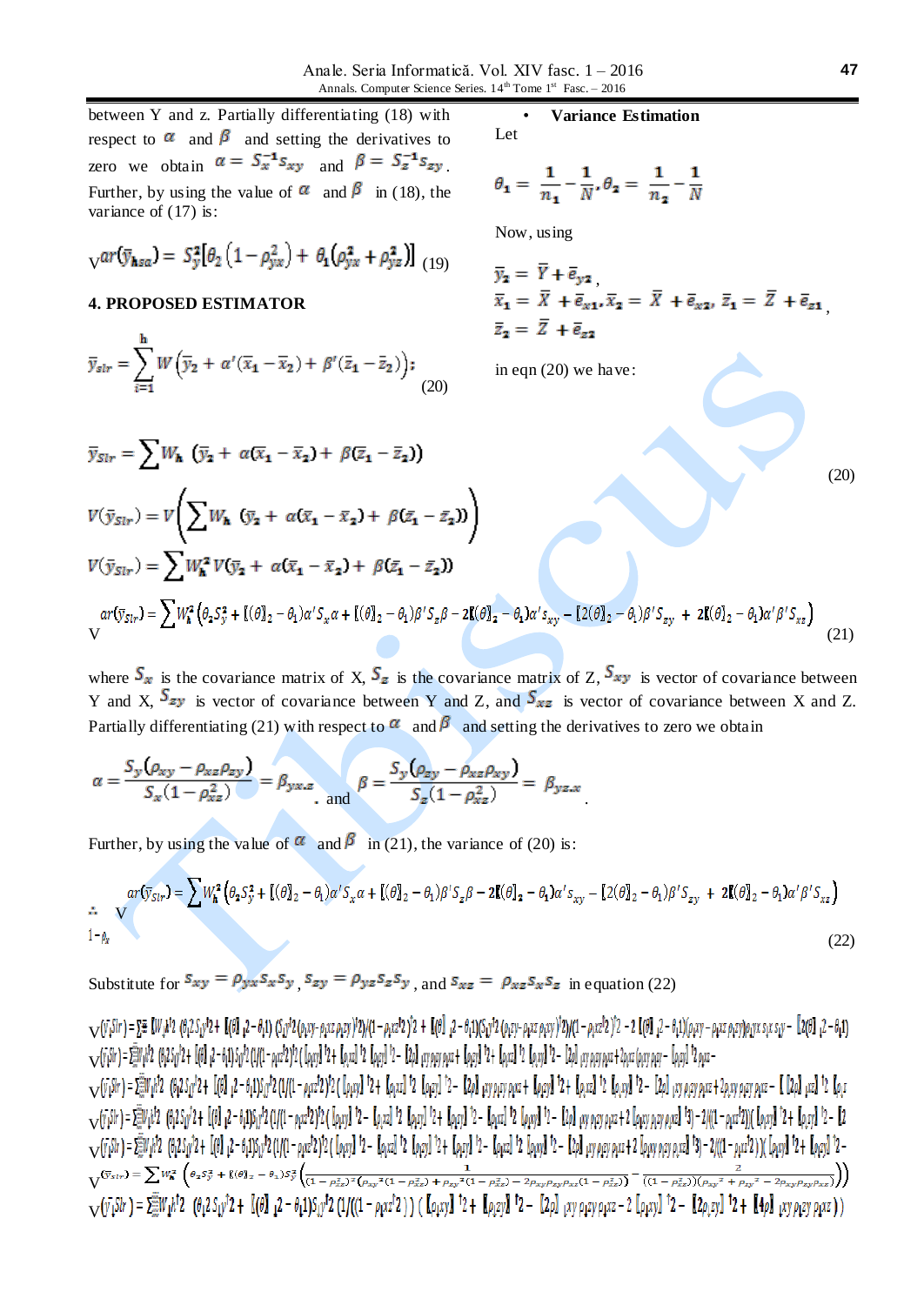$$
\nabla(\bar{y}_1 \bar{S}l\bar{r}) = \sum_{V} W_{1h}^{\dagger} \bar{z} \quad (\theta_1 2 S_{1f}^{\dagger})^{\dagger} 2 + \left[ (\theta_{11}^{\dagger}) S_{1f}^{\dagger} \bar{z} \right] \quad (1/((1 - \rho_1 x \bar{z}^{\dagger} 2)) \quad (\text{L} \rho_1 xy) \quad \bar{z} = \left[ 2 \rho \right] \quad (xy) \quad \rho_1 z y \rho_1 z y \rho_1 x z)
$$
\n
$$
\nabla(\bar{y}_1 \bar{S}l\bar{r}) = \sum_{V} W_{1h}^{\dagger} (\theta_2 S_{V}^{\dagger} + \left[ (\theta_{12}^{\dagger}) S_{1f}^{\dagger} \bar{z} - \theta_1 S_{V}^{\dagger} (\rho_{y \times z}^{\dagger} 2) \right]
$$
\n
$$
\nabla(\bar{y}_1 \bar{S}l\bar{r}) = \sum_{V} W_{1h}^{\dagger} \bar{z} \quad (\theta_1 2 S_{1f}^{\dagger} \bar{z} - \theta_1 2 S_{1f}^{\dagger} \bar{z} \quad \left[ (\rho_1 (\bar{y}, x \bar{z}) \right] \quad \bar{z} + \theta_1 1 S_{1f}^{\dagger} \bar{z} \quad \left[ (\rho_1 (\bar{y}, x \bar{z}) \right] \quad \bar{z})
$$
\n
$$
\nabla(\bar{y}_1 \bar{S}l\bar{r}) = \sum_{V} W_{1h}^{\dagger} (\bar{S}_{V}^{\dagger} (\theta_2 (1 - \rho_{y \times z}^{\dagger} 2) + \theta_1 \rho_{y \times z}^{\dagger} 2))
$$
\n
$$
(23)
$$

#### **5. DISCUSSION**

The data were collected from FUNAAB staff members to estimate the total monthly expenditure of the staffs from their monthly expenses (Cost of House Rent  $(X_1)$ , Transportation  $(X_2)$ , Feeding  $(X_3)$ , Fueling of Car  $(X_4)$ , PHCN Bill  $(Z_1)$ , Toiletries  $(Z_2)$ ; Fueling of Generator  $(Z_3)$ ; Recharge Card  $(Z_4)$ )

| <b>Table 1: Data Statistics</b> |                      |                      |
|---------------------------------|----------------------|----------------------|
| <b>STRATUM 1</b>                | <b>STRATUM 2</b>     | <b>EXISTING</b>      |
| $N = 256$                       | $N = 256$            | $N = 256$            |
| $n_1 = 138$                     | $n_1 = 138$          | $n_1 = 138$          |
| $n_2 = 81$                      | $n_2 = 81$           | $n_2 = 81$           |
| $\hat{e}_1 = 0.0033$            | $\hat{e}_1 = 0.0033$ | $\hat{e}_1 = 0.0033$ |
| $\hat{e}_2 = 0.0084$            | $\hat{e}_2 = 0.0084$ | $\hat{e}_2 = 0.0084$ |
| $h_1 = 61$                      | $h_2 = 20$           |                      |
| $W_1 = 0.7407$                  | $W_2 = 0.2593$       |                      |
| $W_1^2 = 0.5487$                | $W_2^2$ = 0.0672     |                      |
| $S_{\rm v1}{}^2$ =              | $S_{v2}{}^2 =$       | $S_v^2$ =            |
| 411710734                       | 1654761905           | 2764577160           |
| $MEAN =$                        | $MEAN =$             | $MEAN =$             |
| 56733.9                         | 139596.2             | 92634                |
| $VARIANCE =$                    | $VARIANCE =$         | $VARIANCE =$         |
| 1932363                         | 1182114              | 2,672,766,891        |

A comparison of estimates between the existing estimator and the proposed estimator is presented beneath:

| <b>Table 2: Estimator Comparison</b> |                 |                 |
|--------------------------------------|-----------------|-----------------|
| <b>ESTIMATOR</b>                     | <b>PROPOSED</b> | <b>EXISTING</b> |
| <b>MEAN</b>                          | 196,330.1       | 92,634          |
| <b>VARIANCE</b>                      | 3,114,477       | 2,672,766,891   |

From table 2, the mean and the minimum variance of the double sampling for the existing estimator are 92,634 and 2,672,766,891 respectively, while the mean and variance of the proposed estimator are 196,330.1 and 3,114,477 respectively.

#### **CONCLUSION**

The variance of the proposed estimator is smaller than the variance of the existing estimator hence, the proposed estimator is an efficient estimator.

### **REFERENCES**

- H.  $[AS93]$ J. Armstrong, **St-Jean** Generalized Regression Estimator for Two Phase Sample of Tax Records. Survey Methodology, 20, 1993, pp. 91-105.
- $[DT04]$ G. Diana, C. Tommasi - Estimation for Finite Population Variance in Double Sampling, Metron 62, no. 2,  $2004$ , pp  $223 - 232$ .
- F. Freese Elementary Forest  $[Fre62]$ Sampling. U. S. Department of Agriculture, Forest Service Agriculture Handbook, 232. 1962.
- [HS98] M. A. Hidirogou, C.E. Sarndal - Use of Auxiliary Information for Two-Phase Sampling. Survey Methodology, 24(1), 1998, pp. 11-20.
- [HHM93] M. H. Hansen, W. N. Hurwitz, W. G. Madow - Sample Survey Methods and Theory. Vol.I, Reprint of the 1953 original, Wiley, New York, 1993.
- [HHS10] M. Hanif, N. Hamad, M. Q. Shahbaz Some  $New$ Regression Type Estimators in Two-Phase Sample, World Applied Sciences Journal, Vol. 8, No. 7, 2010, pp. 799 - 803.
- [HSA10] M Hanif, M. Q. Shahbaz, Z. Ahmad -Some *Improved Estimators* in Multiphase Sampling, Pakistian Journal of Statistician, 2010, Vol. 26 pg 1, 195  $-202.$
- [MRV87] R. Mukerjee, T. J. Rao, K. Vijayan -Regression Type Estimators Using Multiple Auxiliary Information, Australian Journal of Statistics, Vol. 29, No. 3, 1987, pp. 244 - 254.
- $[Ney38]$ J. Neyman - Contribution to the Theory of Sampling Human in Populations, Journal of the American